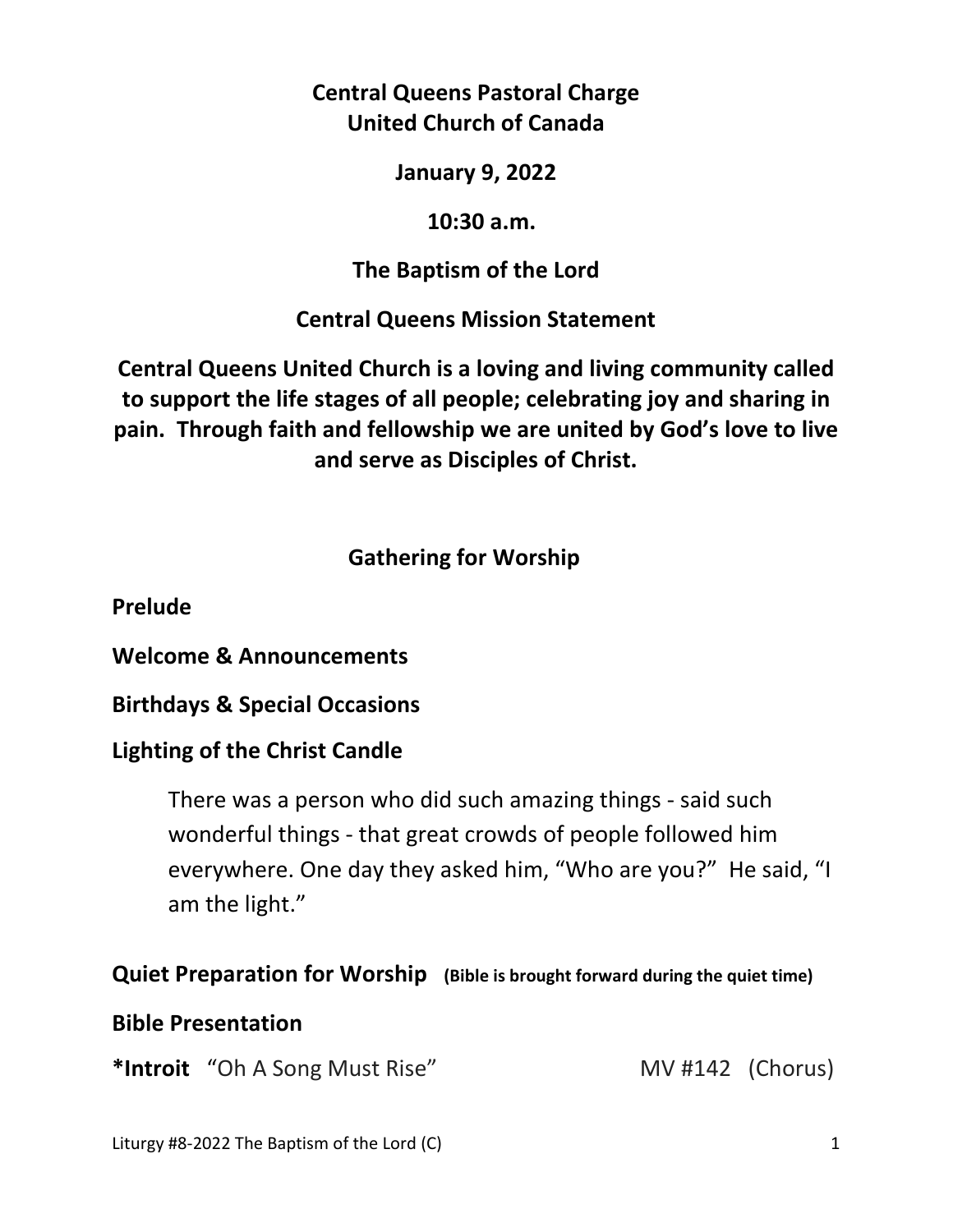## **Call to Worship**

 Come, and let us listen for the voice of God.  **We hear God's voice in the water!**  Water is cleansing and refreshing.  **Water reminds us of our connectedness to Christ.**  Baptism clears a way for new life.  **Baptism is a reminder that we are God's people who are joined with all creation.**  Let us worship the God of new life, new beginnings.

**\*Hymn** "Come In, Come In and Sit Down" VU #395

#### **Prayer of Approach**

From the formless water God created life and called it good.

## **In the water of the River Jordan, John baptized Jesus, the source of living water.**

Christ invites all who are thirsty to come and drink.

#### **Baptism with water is a symbol of our life with and in Christ.**

It reminds us that we are to welcome all to the living water.

## **As we gather today, we are invited once again to prepare our hearts and minds to drink the living water. Amen.**

With Jesus, we share in the ancient prayer…

#### **Lord's Prayer**

**Our Father, which art in heaven, hallowed be thy name.**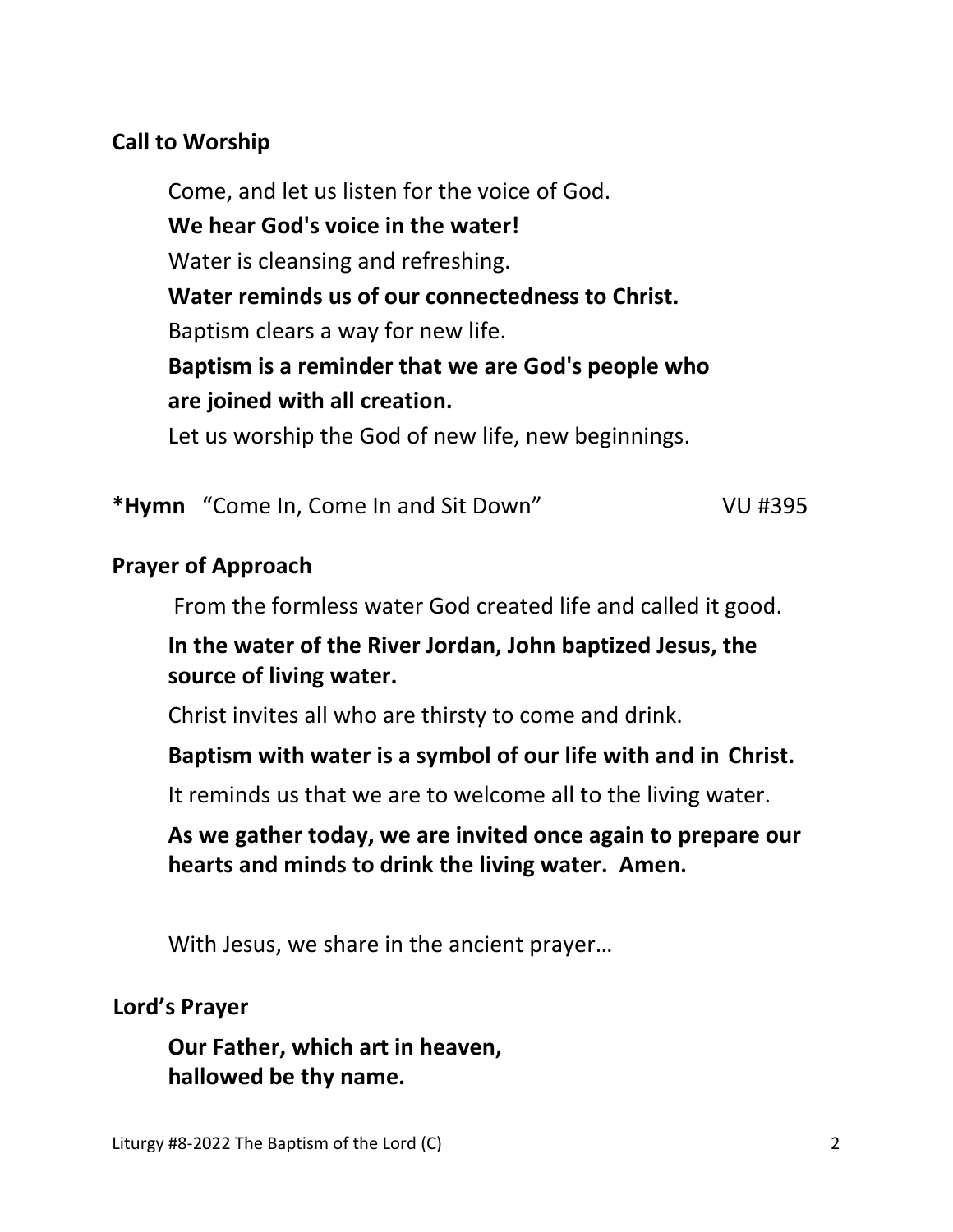**Thy Kingdom come, thy will be done on earth, as it is in heaven. Give us this day our daily bread; and forgive us our trespasses, as we forgive those who trespass against us; and lead us not into temptation, but deliver us from evil. For thine is the kingdom, the power, and the glory, for ever and ever. Amen.** 

#### **Psalm 29** VU #756

\*Hymn "Draw the Circle Wide" MV #145 vv. 1, 2

#### **All God's Children**

\*Hymn "Draw the Circle Wide" MV # 145 v. 3

#### **Prayer of Confession**

Each of us are deeply loved by God, but it is so very hard to live that kind love!

 **We do try, but often we fail to share unconditional love with all.**  In the gift of water, the ritual of baptism, God reminds us that we can begin anew.

 **Even if we totally muck up, we know that God sets before us right paths.** 

God knows and loves us, we are God's beloved.

*(A moment to allow God's unconditional love to hold us.)*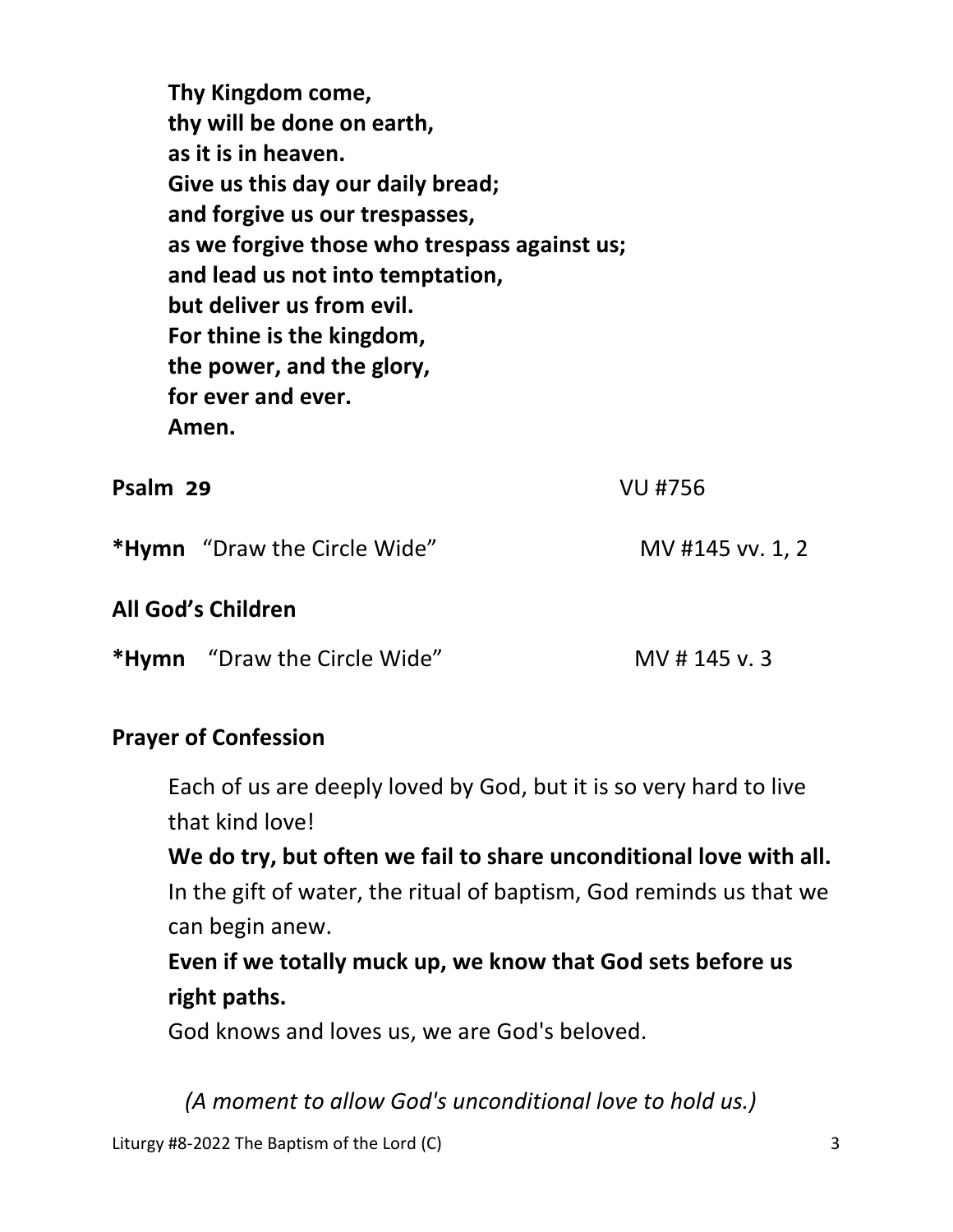### **Assurance of God's Love**

The voice of God publicly claims Jesus as, "my child, the Beloved, with whom I am well pleased." May we to hear such a claim upon our lives as God's children, as God's beloved.

## **Presentation of Our Gifts**

## **Offertory Invitation**

In the season of Epiphany, God's gift to us in Christ is revealed to the world. Our gifts to God reveal our commitment to sharing unconditional love and mercy, forgiveness and hope that we have received, with all. Our gifts proclaim that we are God's beloved and God is our beloved. We give as we are able, we give as we are called.

## **Offertory**

| *Presentation of Offering | "What Can I Do" | MV. |
|---------------------------|-----------------|-----|
| #191                      |                 |     |

## **\*Offertory Prayer**

 **El Shaddai, Yahweh, Jehovah, Adonai: your name is music and meaning. You have named us as well, and our names not only identify us, but hold the key to our true identities. Help us to be worthy of the name you have given us: beloved, be love, Christ followers, God's children. May our small gifts do your work of love and care throughout our world-wide**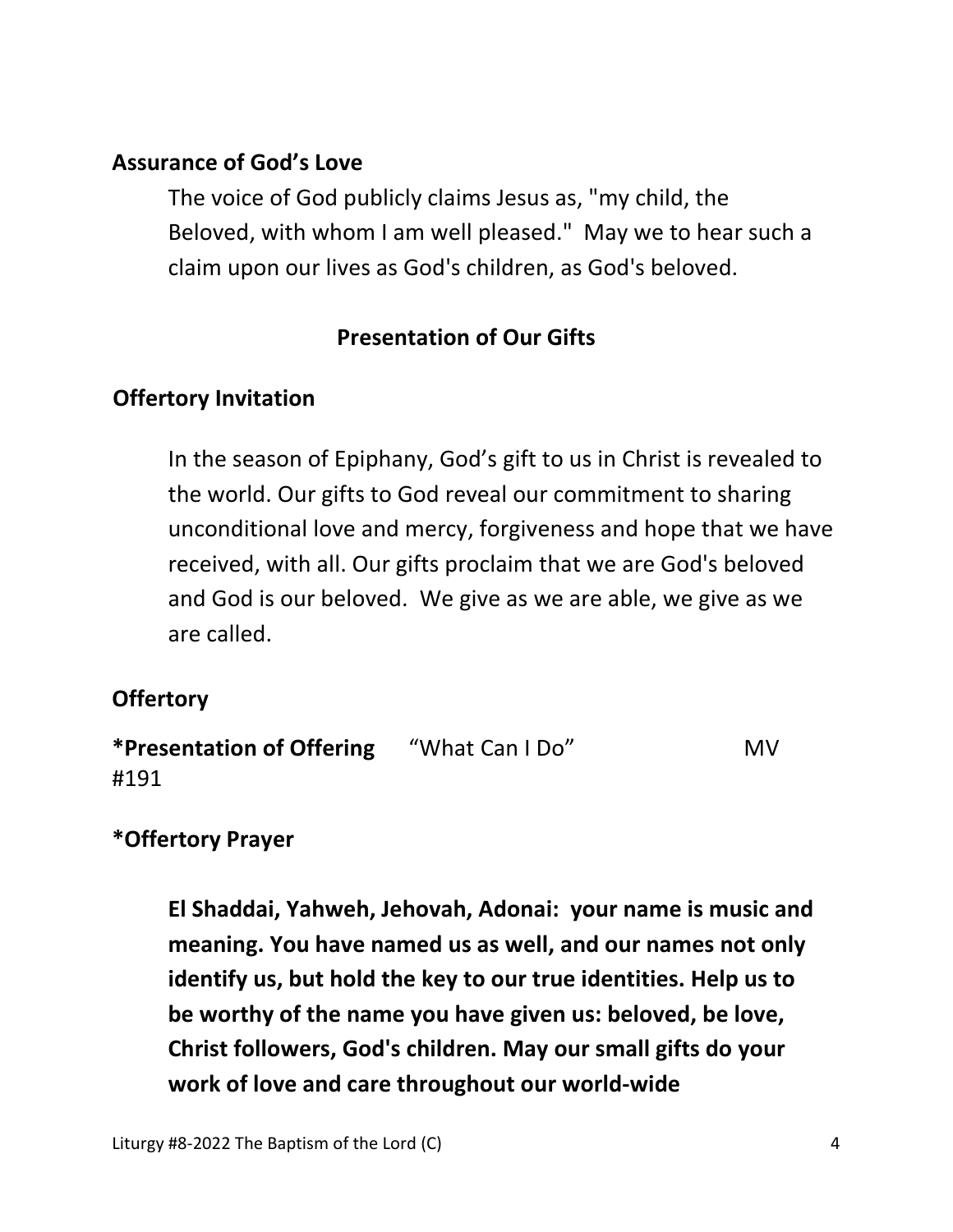#### **community. Amen.**

#### **Listening for the Word**

#### **Sacred Scripture**

#### **Isaiah 43:1–7**

 But now thus says the LORD, he who created you, O Jacob, he who formed you, O Israel: Do not fear, for I have redeemed you; I have called you by name, you are mine. When you pass through the waters, I will be with you; and through the rivers, they shall not overwhelm you; when you walk through fire you shall not be burned, and the flame shall not consume you. For I am the LORD your God, the Holy One of Israel, your Saviour. I give Egypt as your ransom, Ethiopia and Seba in exchange for you. Because you are precious in my sight, and honoured, and I love you, I give people in return for you, nations in exchange for your life. Do not fear, for I am with you; I will bring your offspring from the east, and from the west I will gather you; I will say to the north, "Give them up,"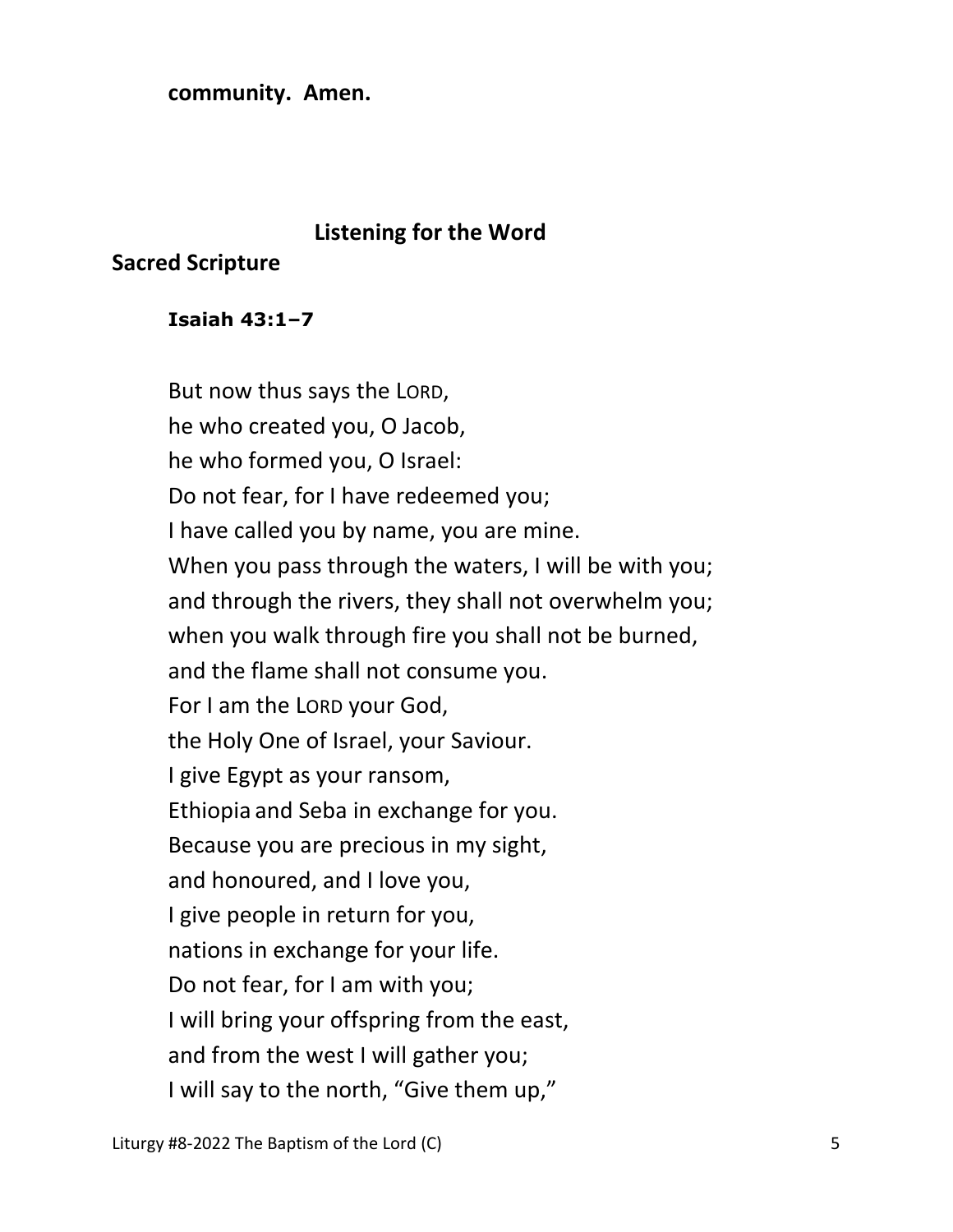and to the south, "Do not withhold; bring my sons from far away and my daughters from the end of the earth everyone who is called by my name, whom I created for my glory, whom I formed and made.

### **Luke 3:15–17, 21–22**

As the people were filled with expectation, and all were questioning in their hearts concerning John, whether he might be the Messiah,John answered all of them by saying, "I baptize you with water; but one who is more powerful than I is coming; I am not worthy to untie the thong of his sandals. He will baptize you with the Holy Spirit and fire. His winnowing fork is in his hand, to clear his threshing floor and to gather the wheat into his granary; but the chaff he will burn with unquenchable fire."

## **Anthem**

#### **Sermon**

## **Prayers of Thanksgiving and Intercession**

God of time and eternity: as this new year stretches before us, we thank you for the time you give us and for all those things that are still possible and precious in this gift.

We thank you for each new day and all its possibilities; for each night, its rest and reflection. We thank you for words of forgiveness and the chance to make a new start, for words of invitation to explore new opportunities.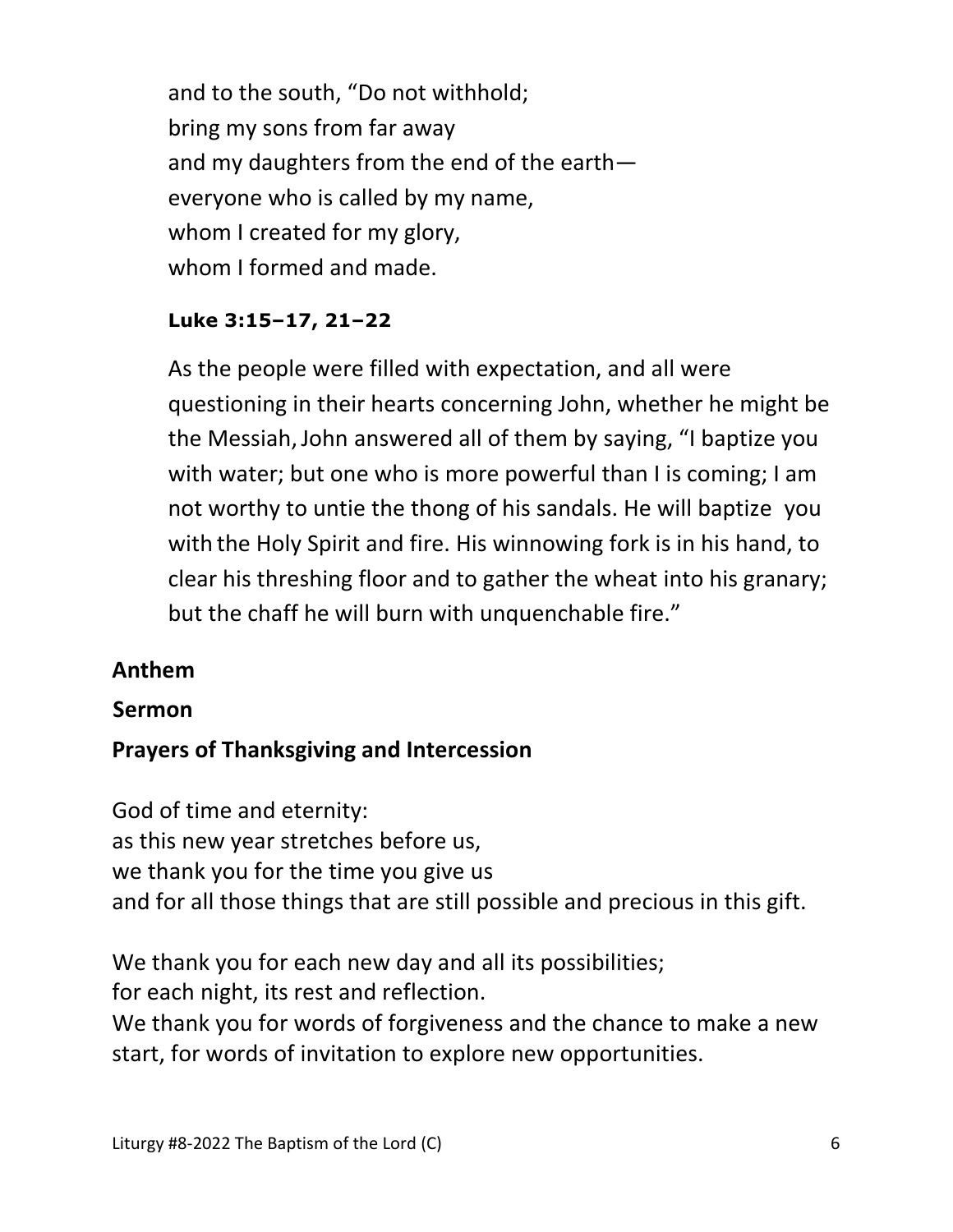Give us the courage to try something new and the conviction to finish things leftover from last year.

Make time spent this year your time, O God.

Bless our time with you.

God of moments and memories

we remember before you people facing hard times in the months ahead. We pray for those struggling with illness,

and for those facing treatment or surgery with uncertain results....

# *A silence is kept.*

We pray for those who are grieving the loss of dear ones and for all who remember what used to be but can no longer be…

## *A silence is kept.*

God of hopefulness and helpfulness,

we remember those who are seeking new opportunities this year: those training for new employments and those looking for work; those developing new businesses and seeking the right employees; potato farmers who are stress and challenged about the marketing of their potatoes.

And those who provide services to improve life in our communities amid the uncertainties around us…

# *A time of silence is kept.*

Give us wisdom and perseverance in what we undertake as a congregation in the face of all the changes in our community.

As we work together with the vision of your kindom before us this year, fill us with love and generosity that can change the world because of your blessing and our response.

We pray we can make a difference in even the most challenging situations

because we are the people of your beloved Child, a people of the water. Amen.